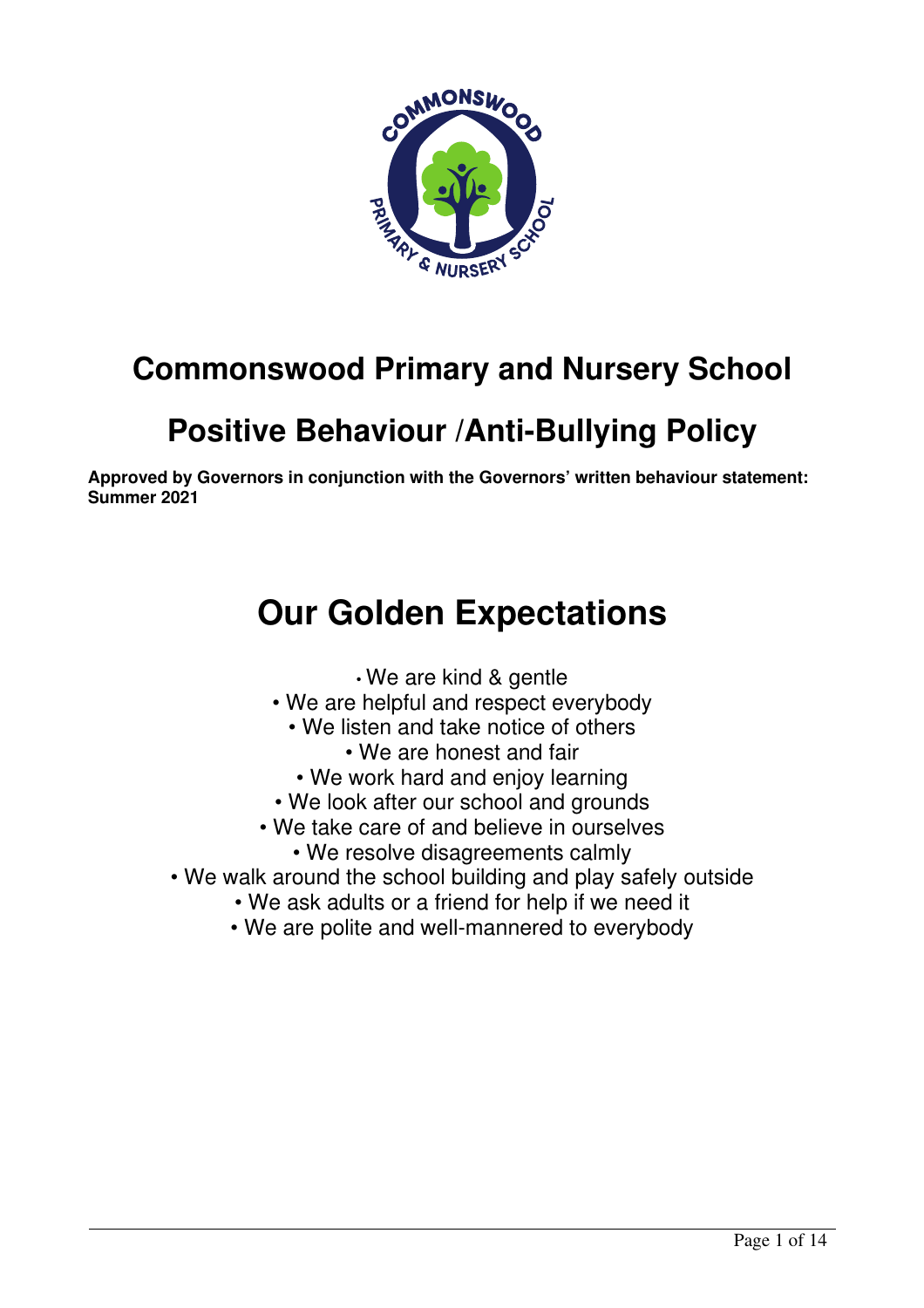# **Philosophy**

Our behaviour strategy is aimed at improving educational outcomes for all pupils by promoting and supporting their engagement with education. This policy seeks to ensure an agreed and shared philosophy that promotes an ethos of positive behaviour and supports all in the school community to **'Aim High'.** It also outlines the procedures that the school uses to support children and young people in managing their own behaviour and enables staff to act safely and with confidence. This policy is written using the guidance from the Governing Body written statement of our Behaviour Principles (Appendix 1).

# **Aims**

The aims of our approach to behaviour:

- to be welcoming and inclusive
- to maintain, encourage and promote positive behaviour
- to have agreed rewards and consequences
- to have a consistent approach throughout the school
- to encourage independence and personal confidence
- to involve learners and parents
- to have effective relationships built on respect
- to encourage a culture of risk taking
- to celebrate the achievements and successes of all

#### **Promoting Positive Behaviour**

At Commonswood, the behaviour and social and emotional development of our pupils is central to their ability to access and interact with the wider community. Everyone who comes into the school learners, parents, staff and visitors - has responsibility for promoting positive behaviour by demonstrating clear values and principles through;

- teaching right from wrong
- honesty
- respecting others
- getting on with people and establishing positive relationships
- demonstrating respect
- internal-discipline, self-management of behaviour and a sense of internal reward from positive behaviour
- giving genuine, explicit, individualised praise
- being inclusive

Learner behaviour should be managed with sensitivity and with professionalism.

All staff at Commonswood Primary and Nursery School are trained in **'Hertfordshire Steps, Step On'** which is a therapeutic approach to behaviour management. It is 'The process of taking necessary steps to ensure that every young person is given an equality of opportunity to develop socially, to learn and to enjoy community life.'

All staff need to know how to promote pro-social behaviour and manage difficult or dangerous behaviour, and to have an understanding of what behaviour might be communicating. All staff should focus on de-escalation and preventative strategies rather than focusing solely on inconsistent reactive strategies.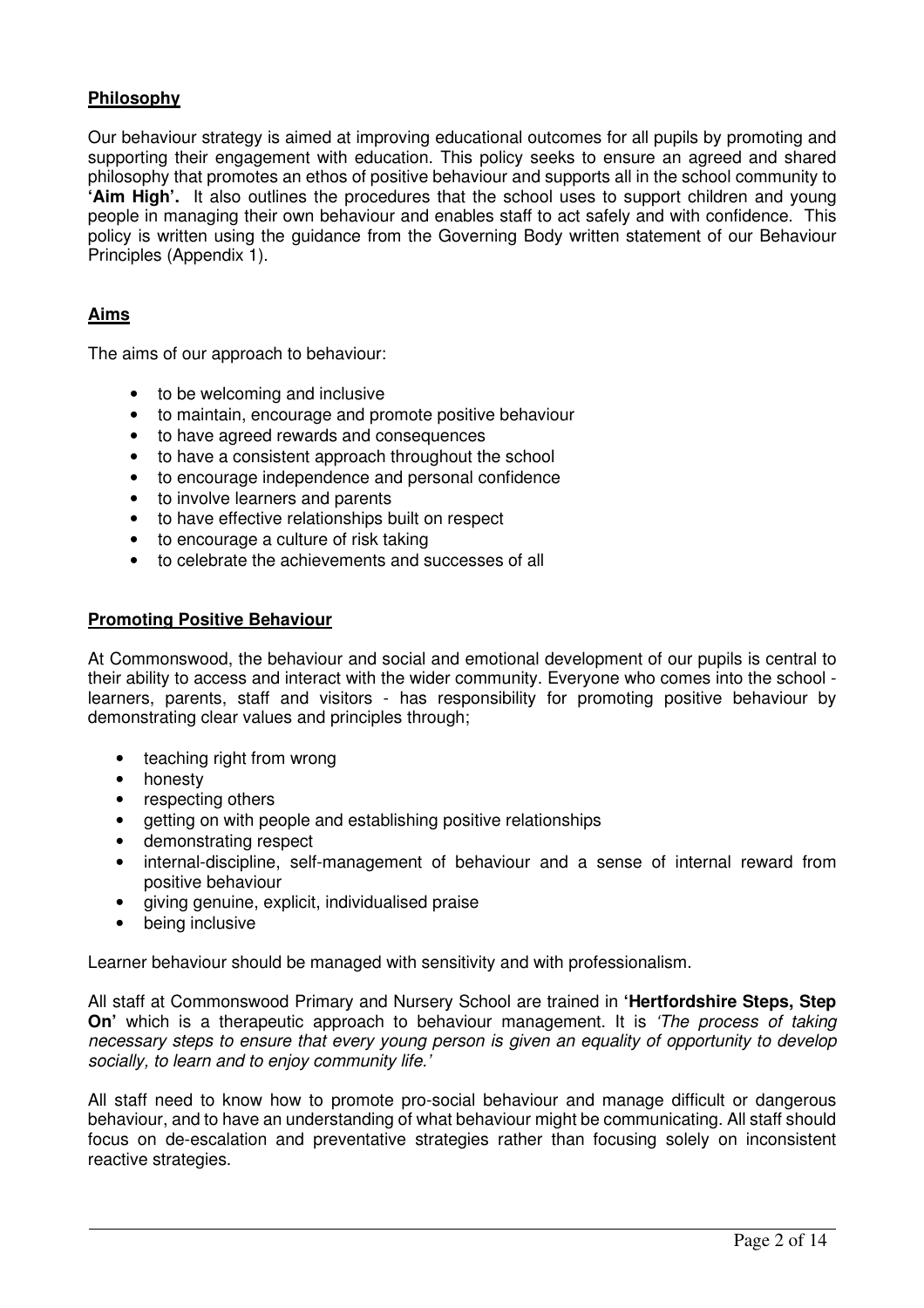There are two 'Hertfordshire Steps' Tutors within Commonswood school who ensure all staff are trained in this approach to provide a consistent response to behaviour.

We support the 'Step On' philosophy that long term *behavioural change* comes from developing internal discipline and that external discipline (in the form of inappropriate 'punishments' and reactive responses) only serves to suppress anti-social behaviour. Children 'learn positive behaviour' and have good experiences through:

- developing trusting relationships with adults and peers
- responding to role models and positive phrasing
- consistent use of scripts and routines, repetition and structure
- establishing clear and agreed boundaries
- praise and positive reinforcement
- comfort, forgiveness and restorative processes
- an established programme of PSHE lessons which addresses healthy relationships, stereotyping, equality and prejudice
- an established programme of eSafety lessons

When pupils are engaged and learning, we need to **'catch them getting it right'** through specific praise and celebration.

Pro-social behaviour / effort is recognised in any of the following ways:

- private, individualised praise
- being given opportunities to share positive behaviour / learning with another adult
- celebration assemblies
- whole class reward systems which encourage teamwork towards a collective goal
- messages to parents either verbally or via the reading record
- 'Book of Brilliance'
- individualised, daily 'Positive Behaviour Chart'
- 'merits' for effort

.

- displaying every learner's work
- thanking learners for positive responses

# **Crucially, learners are taught that the internal feeling generated by their own positive behaviour is rewarding enough in itself. External reward should not be expected.**

# **Planned Responses to Escalating Behaviours**

When positive behaviour is not being demonstrated, we believe that it is essential that all adults use a consistent, shared response that allows children to display pro-social behaviours.

All staff have a responsibility to use their knowledge of common symptoms of mental health difficulties, to identify children who may be experiencing mental health difficulties in school to the SENCo or Head teacher for further consideration or support.

All staff have a responsibility to respond to difficult behaviours with a clear intention to de-escalate behaviour in the first instance and encourage a return to pro-social behaviour. These strategies include:

- positive phrasing
- limited choice
- disempowering the behaviour
- protective consequences
- educational consequences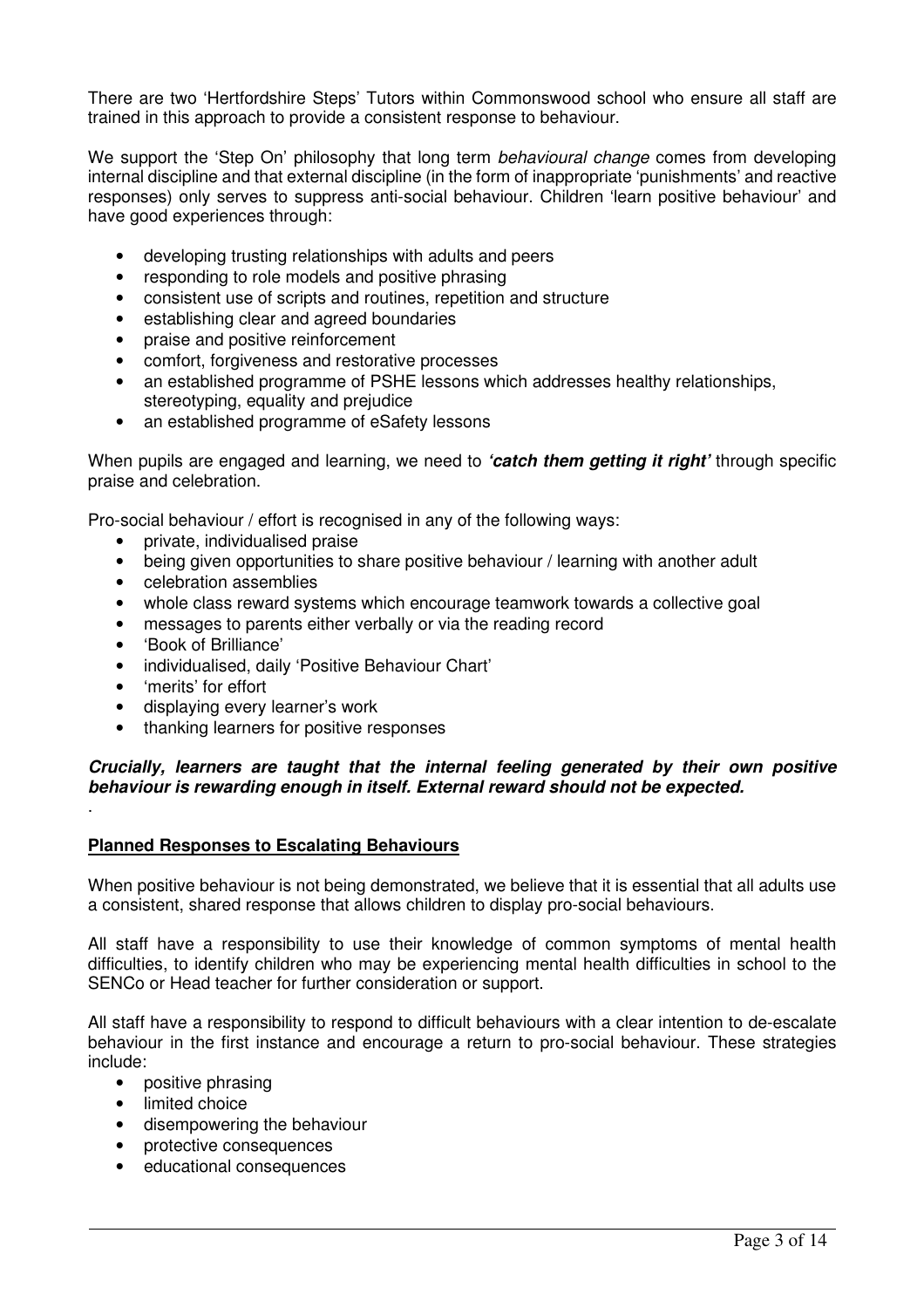A 'consequence' is a conclusion that logically or naturally follows from an action. Consequences may include: completing tasks, rehearsing, assisting with repairs, research, restorative meetings between the child and teachers or members of the SLT, checking understanding of learning in their own time, removal from the playground for a fixed period of days to develop and learn rules around positive playtimes, spending time in another classroom, or outside the classroom, to reflect on anti-social behaviour and recap the rules for positive learning (internal exclusion). Menial tasks, such as writing lines or 'missing break' with no discussion around the negative behaviour, have no positive impact on pupils 'learning' about how to change negative behaviour into positive behaviour, and therefore, must not to be issued by adults.

If behaviour is not restored and continues to escalate into the 'crisis' phase and a pupil is unable to manage their behaviour in a safe way, staff will use a 'de-escalation' script to remove the pupil safely from harmful behaviour. This script may be used if necessary, in conjunction with physical intervention, (as part of the Step On strategy) to usher or guide a child to a safe place where they can de-escalate safely. (see Restrictive Physical Intervention policy).

Once a child has overcome the crisis phase and de-escalated, it is imperative that adults carry out a 'Reflect, Repair and Restore' session where behaviour can be discussed and resulting consequences and actions put in place (Appendix 2). This is an important phase to forgive the behaviour and help the learner to understand the link between the behaviour and its consequences and understand how to respond to stressful situations differently in the future. Restorative activities such as; supported thinking, social stories, role play, discussions around the emotions and feelings of **all** the individuals involved in the dynamic will complete the therapeutic process.

These sessions should be conducted with an understanding of the context of the child. This knowledge is intended to help adults consider the underlying causes of anti-social behaviour which need to be understood rather than suppressed.

In the event of a physically violent incident, physically or verbally aggressive incident towards others or property or an incident which involves sexual violence or sexual harassment the following consequences may be used;

- removal from the place the incident took place
- repair, reflect, restore discussed with an adult (and other children where appropriate)
- an educational / protective consequence
- Parent / Carer notified of both the victim and perpetrator
- a record of the incident made on a behaviour log
- an internal / fixed term / permanent exclusion
- referral to or advice sought from Children's Services
- a 'Predict and Prevent' or 'Individual Risk Management Plan' put in place, or
- an 'Emotional Regulation Plan' put in place, or
- a 'Pastoral Support Plan' put in place, or
- a 'Safety and Support Plan' put in place, or
- a 'Risk Assessment Management Plan' (RAMP) put in place

# **Individual Risk Management Plan or 'Predict and Prevent plan**

For a few pupils, whose behavioural needs are exceptional an 'Individual Risk Management Plan' or 'Predict and Prevent' (mini-plan) may be required to formalise strategies for all staff, so a consistent response to difficult or dangerous behaviour is given to the child.

Typically, these plans will include specific forms of intervention to maintain a pupil's own safety and that of others and to ensure learning takes place for all.

A plan co-ordinator will consider the following: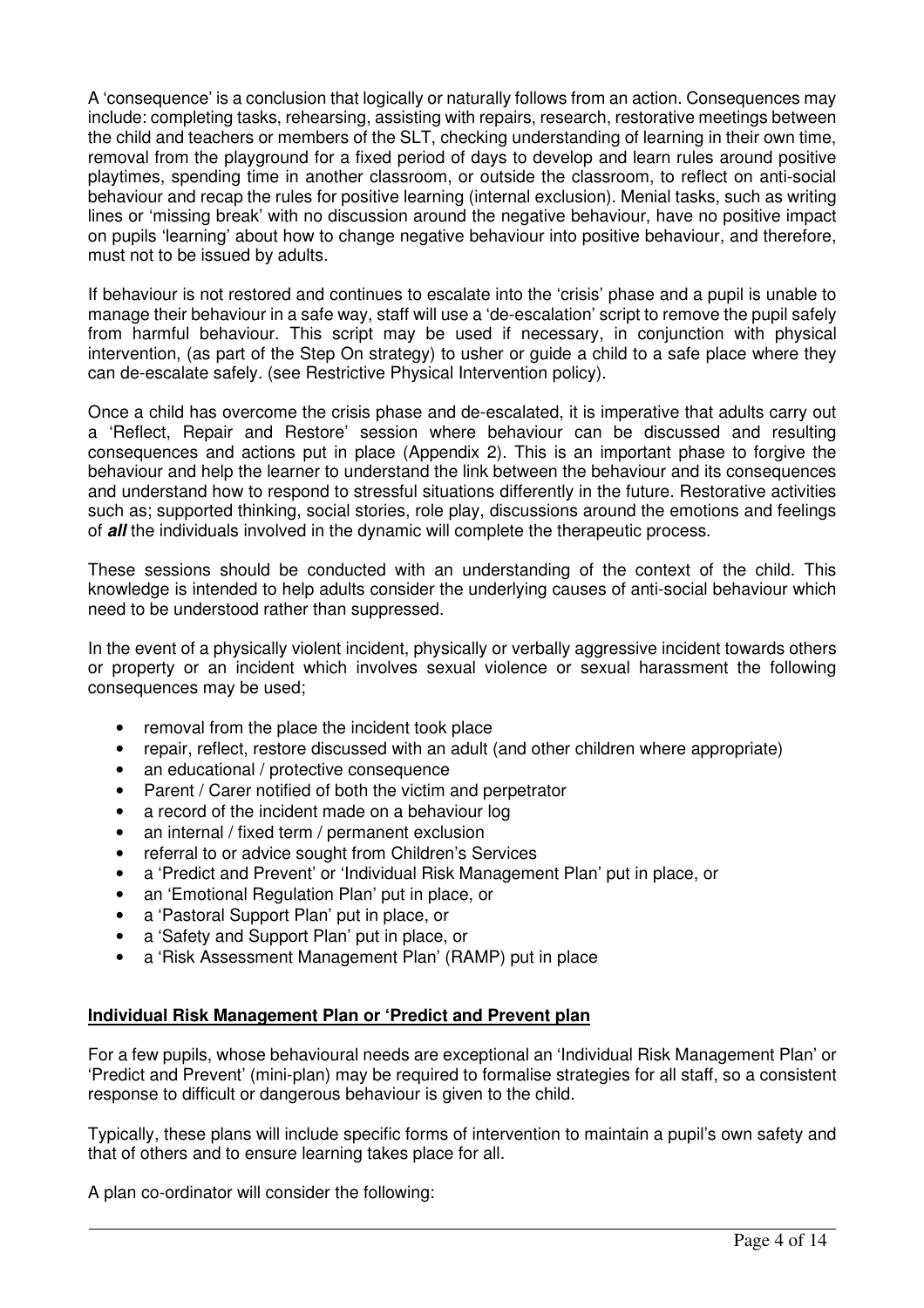- calculate the risk of dangerous behaviour towards themselves, peers, adults or property
- consider the pupils 'Roots and Fruits' (Appendix 3) and 'Anxiety map' to identify areas of difficulty
- consider the 'conscious' or 'subconscious' nature of the behaviour
- on the plan identify a pupil's 'Pro-social' behaviours and set out adjustments and planned scripted responses to pro-social behaviours so this can be utilised to develop self-esteem and reduce anxiety or escalation
- identify 'difficult' behaviour and set out adjustments and planned scripted responses to manage difficult behaviour and reduce escalation
- identify 'harmful or dangerous' behaviour and set out planned scripts and responses to ensure the pupil is removed safely without harm to themselves or others, in line with the school's 'Restrictive Physical Intervention' policy
- involve parents/carers and learners to ensure all parties understand clearly the actions and expectations of the school and what specific action the school may take
- consider the age, understanding, and competence of the individual learner
- outline the 'Reflect, repair and restore' phase
- base a plan on the basic premise that "Positive experiences create positive feelings and Positive feelings create positive behaviour" (Hertfordshire Steps Behaviour Management 2016)
- review the plan if further incidents occur and additional adjustments need to be made.

Adults always seek to de-escalate behaviour at each stage.

#### **Pastoral Support Plan**

For very few pupils, whose challenging behaviour has resulted in several *internal exclusions*, a 'Pastoral Support Plan' is put in place. This means the school can monitor very closely the behaviour of a pupil for whom a fixed term exclusion is deemed imminent or whose behaviour has not been modified by the actions on their 'Individual Risk Management Plan'.

These plans will include the aspects of an Individual Risk Management Plan but will be monitored daily over a 16-week period, by the end of which a significant change in a child's behaviour must be seen in response to intensive support to ensure every effort is made to avoid exclusion.

The Headteacher will contact parents/carers by letter to inform them of an initial meeting to discuss their child's Pastoral Support Plan.

A plan co-ordinator will collect the following prior to the initial meeting:

- pupil voice
- parent voice
- teacher voice and a scale rating prior to the plan about certain aspects of the pupil's behaviour
- a plan setting out strategies, actions and outcomes for the child

A plan co-ordinator will then follow up with specific actions over a 16-week period:

- weekly monitoring of child's behaviour
- regular parent meetings to discuss progress
- individualised work with the child to effect behavioural change
- a reviewed teacher scale rating to measure progress fortnightly
- a reviewed pupil voice rating fortnightly
- referrals to outside agency support

# **Safety and Support Plan or RAMP**

For some pupils, a 'Safety and Support Plan' or 'Risk Assessment Management Plan' (RAMP) may be required when an incident of peer on peer abuse, sexual harassment or sexual violence has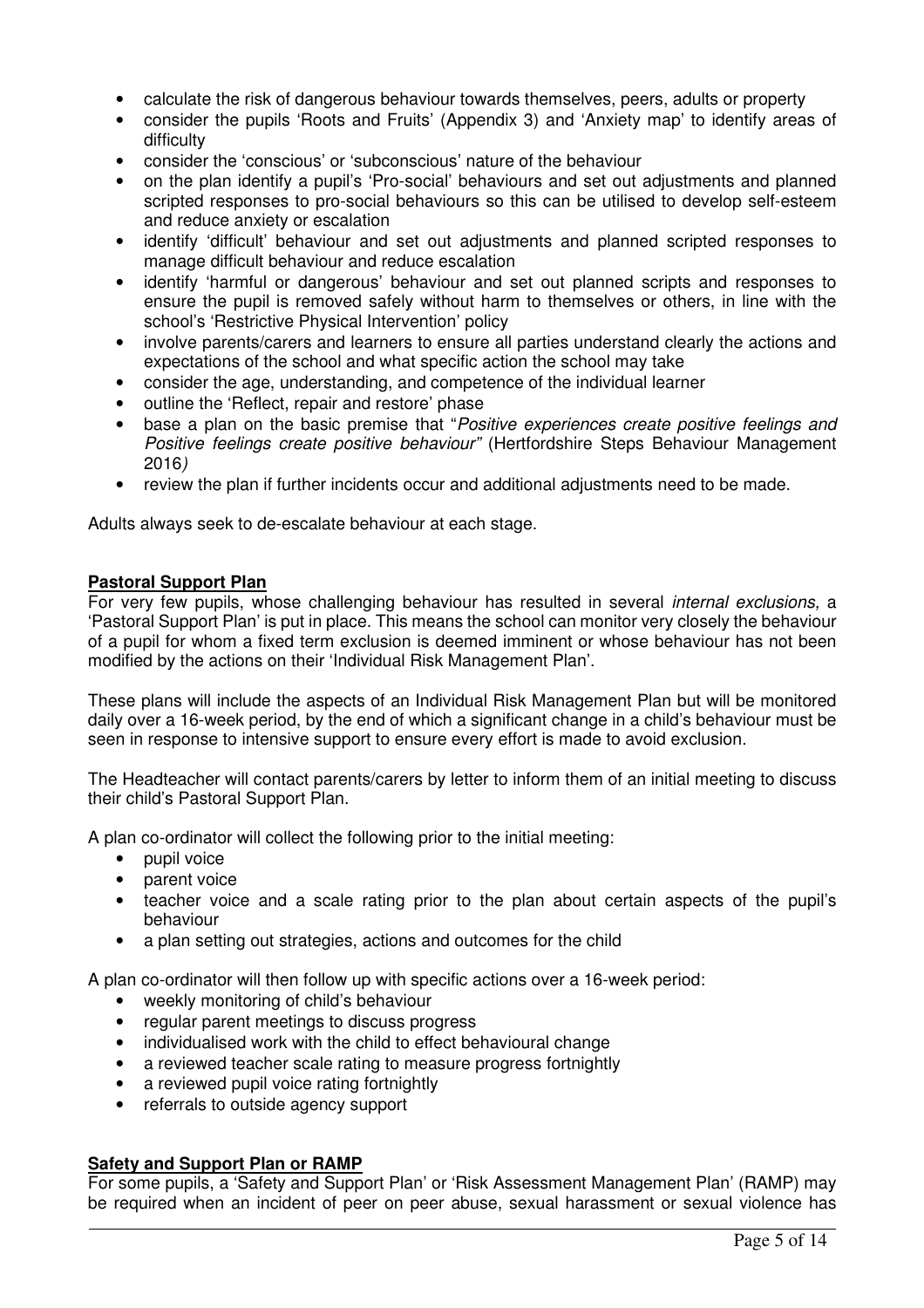occurred. This is to identify risks for the victim, perpetrator and other children and so that all staff are aware of their duty of care to the children.

Typically, these plans will include specific forms of intervention to maintain a pupil's own safety and that of others.

A plan co-ordinator will consider the following:

- removal of the alleged perpetrator from the class of the alleged victim
- contact parents/carers of the alleged victim and alleged perpetrator to explain actions after an event
- calculate the risk of dangerous behaviour towards peers using the sexualised behaviour traffic light tool
- referral to or advice sought from Children's Services
- inform all staff of the plan to ensure all parties understand clearly what specific action they must take to keep children safe
- record the incident on the behaviour log
- consider the perpetrators 'Anxiety map' and 'Roots and Fruits' to identify areas of difficulty
- consider the age, understanding, and competence of the individual
- offer therapeutic intervention to both victim and perpetrator
- review the plan every 4 weeks with parent(s)/ carer(s), Headteacher and the perpetrator or sooner if further incidents occur.

# **Adults will seek to remove any opportunity for further incidents to occur**.

#### **Learners with Special Educational Needs**

We expect all learners to follow the Golden Expectations. However, this will be more difficult for some learners at certain times.

A rise in incidents involving a child's anti-social behaviour is responded to through The Graduated Tiered response, outlined in the 'Hertfordshire Emotional Wellbeing and Behaviour Strategy'. This demonstrates the provision and services included at each level (tier 1-5) and the types of interventions locally accessible to support emotional engagement.

Learners with an identified SEN/D particularly under the category of Social Emotional and Mental Health (SEMH), may have personalised support and adjustments set out in an individualised plan and outside agency support. This is to provide a nurturing and inclusive approach, that will support all children to succeed in a calm and purposeful environment. The school undertakes STEP ON training for all staff, relevant training to support the understanding of needs, such as attachment and trauma and will refer to Outside Agencies for support and guidance.

However, when the behaviour of those pupils with SEND, who may already have extensive support in place, becomes dangerous to themselves or others, and impacts on the education and safety of others, this cannot be tolerated.

See The school 'SEN/D Information Report' and SEN/D policy for further details.

# **Dealing with Misconduct**

In dealing with misconduct, staff should;

- take concerns raised seriously
- act promptly
- be consistent and assertive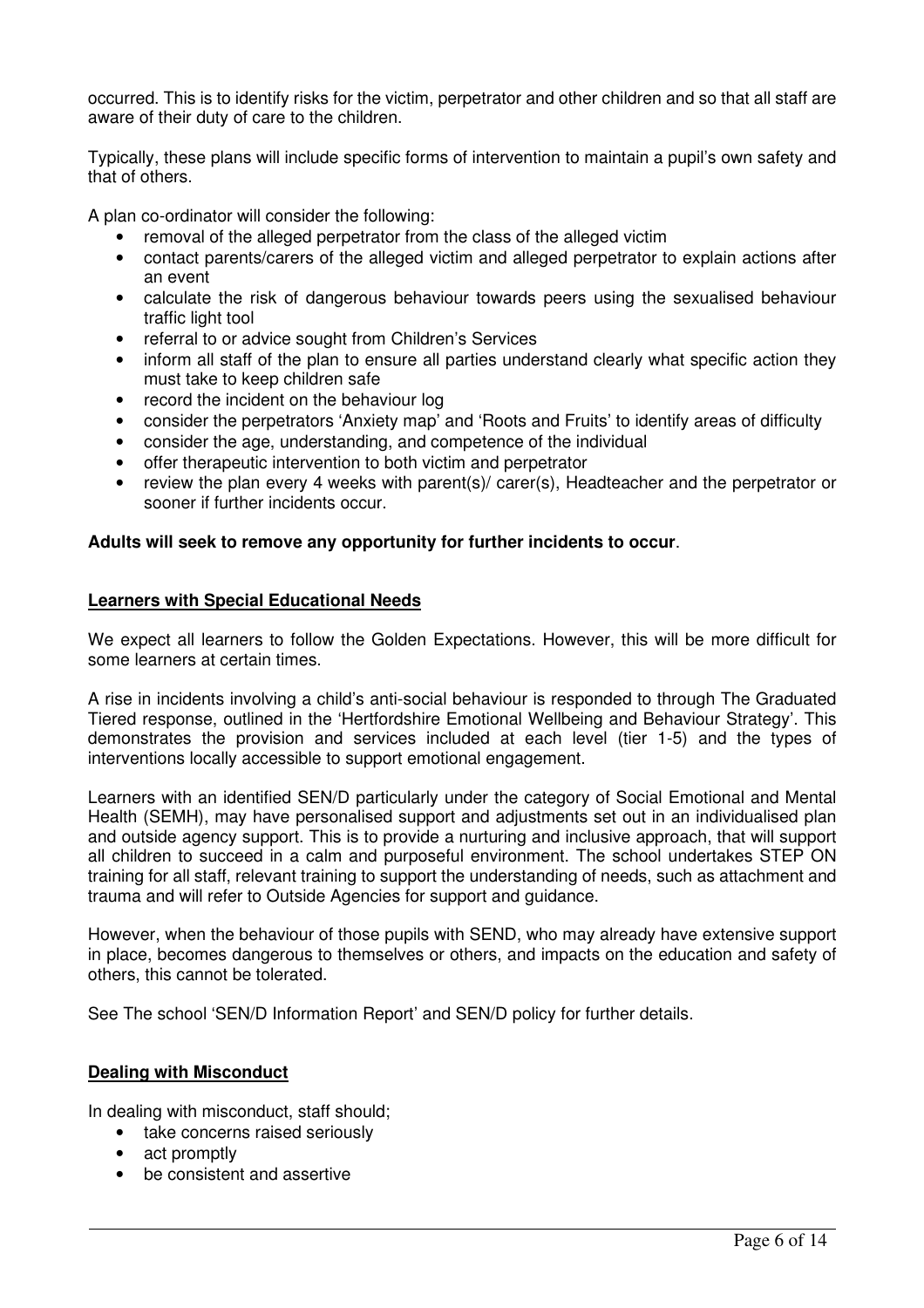- demonstrate that the focus of discussion is centred on the anti-social behaviours and this should not influence staff perception of the whole child
- listen to what the pupil has to say
- not jump to conclusions based on past history but should use unemotional, non-judgemental, factual language to describe the current behaviours
- avoid making threats, but do not avoid taking clear and decisive action when necessary in line with this policy or individual plans so that a child is clear about the action being taken
- ensure appropriate consequences are given with the view to 'teaching' positive behaviour
- act as role models and deal with incidents in a calm, consistent and reasoned manner,
- intervene swiftly if any adult, dealing with any conflict, responds inappropriately or with a lack of control
- make decisions based on evidence pertaining to the incident in question
- not promise confidentiality
- record the incident on the school behaviour system if necessary
- record the incident immediately on the school record system, under 'Record of Concern' if necessary
- communicate issues with parents where necessary.

# **Reporting Behaviour Incidents**

All staff have a duty to report behaviour incidents to the SLT and to parents. Parents can be informed through a discussion at the end of the day between parent and teacher or can be relayed to parents by telephone.

When challenging / negative behaviour arises, all staff have a duty to log the misconduct on the school record system. Every time an 'internal exclusion' is issued, staff must log the incident on the school record system (CPOMS) under 'behaviour' and a letter must be sent to parents outlining the seriousness of this action.

Children are also encouraged and expected to report cases of misconduct to an adult. This is best done at the time of the incident, so it can be addressed swiftly. Children can approach any member of staff, talk to the adults identified on their 'helping hand' network, or move their peg on the 'Feeling Safe' ladder if they prefer an adult to approach them.

# **Exclusion**:

The school sets clear and high expectations of behaviour and outcomes for all children, as well as support that individual children may need to meet these expectations.

Senior leaders (including Governors) seek to enable school staff to teach in a calm and safe school, and it is a right that every child benefits from a high-quality education that supports them to fulfil their potential.

Even with an understanding of the causal factors, which may underlie anti-social behaviour, schools need to be places where children can learn and the school workforce can teach, without disruption.

Even with extensive adjustment, reflection, planning and intervention around a pupil, all of which seeks to teach and restore positive behaviour and promote inclusion, schools need to be places where children can learn and the school workforce can teach, without disruption.

Harmful, violent behaviour cannot be tolerated in school. The school strives to develop and deliver a strong behaviour culture, with systems and strategies to manage behaviour. This includes making considered use of exclusion where appropriate.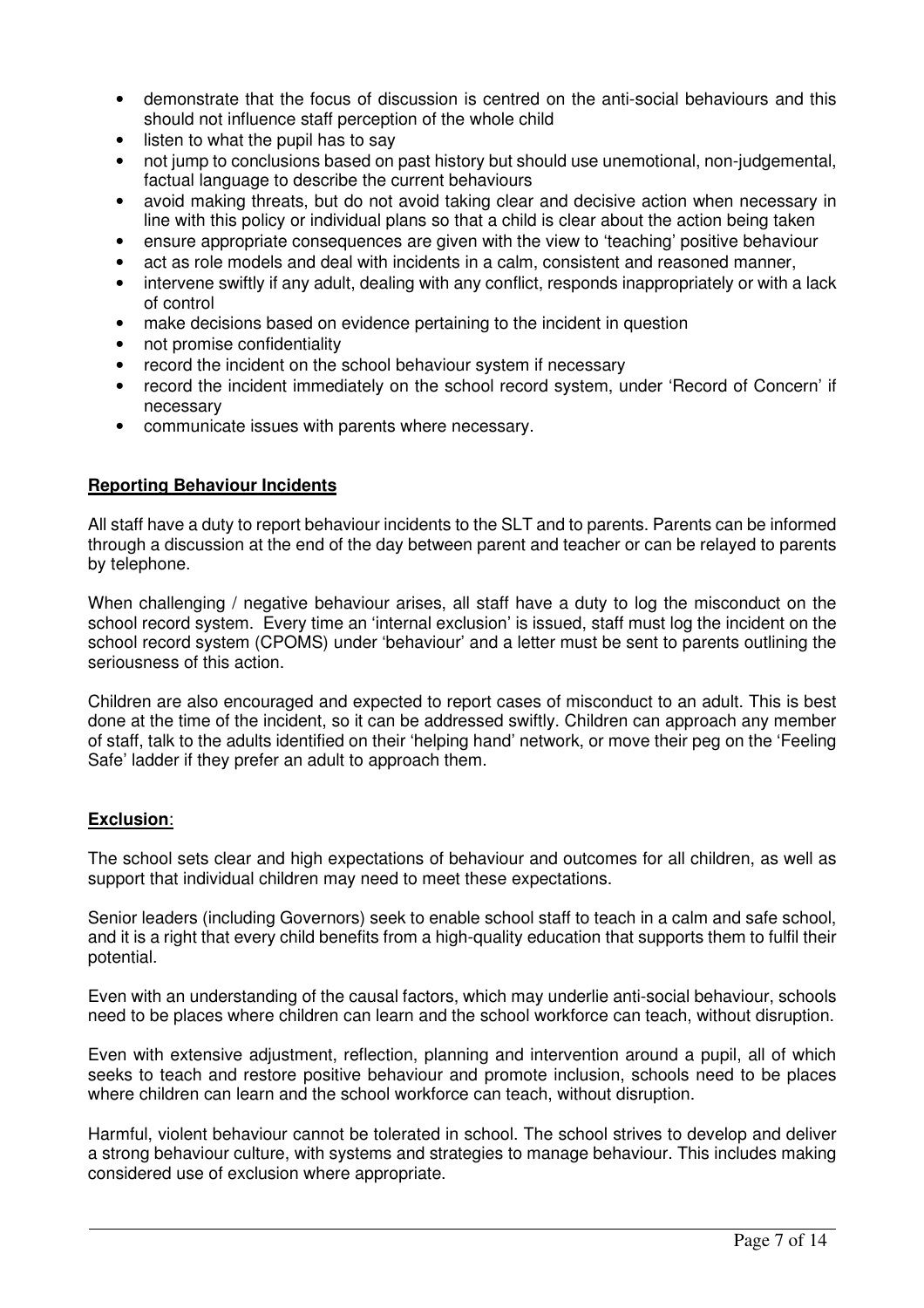It is important also to acknowledge the views of parents, carers and pupils within our school community, who consider a well-ordered environment, that promotes positive behaviour and a safe learning space for all, is a right for their child and themselves. This is set out in the Home/School agreement.

'The decision to exclude a pupil must be lawful, reasonable and fair' (Timpson Review 2019).

# **Issuing an exclusion.**

The Headteacher, Deputy Headteacher, members of the SLT and teachers can take the decision to issue an 'internal exclusion' which means removal from a lesson to another classroom for a period of reflection. An internal exclusion is a response to challenging, anti-social behaviour which has become persistent and when a pupil is not responding to de-escalation strategies. Staff should seek to make internal exclusions rare. The behaviour which leads to this response must be logged on the school record system (CPOMS) and parents must be informed of the seriousness of this.

Hertfordshire County Council guidelines state that schools can use: Internal exclusions which can be used to defuse situations that occur in schools that require a pupil to be removed from the class but may not require removal from the school premises. The internal exclusion could be to a designated area within the school, with appropriate support and supervision, or to another class on a temporary basis and may continue during break periods. Internal exclusions should be for the shortest time possible and should be subject to review.

Only the Headteacher can issue a 'fixed-term' or 'permanent' exclusion in school. If the Headteacher is 'off site' the Deputy Head may also issue a 'fixed -term' exclusion.

At Commonswood School we do not exclude pupils lightly, but fixed term or permanent exclusion can be applied to pupils whose behaviour is:

- significantly or persistently violent, criminal or threatening,
- repeatedly and persistently disruptive, impeding their own learning and the learning of others,
- malicious in their allegations towards staff which are proven to be false.

**Fixed term exclusion**: The Headteacher may exclude a pupil for one or more fixed periods, for up to 45 days in any one school year. The initial period is 1 day. So that pupils do not be miss out on access to their education during the exclusion period, the class teacher must provide learning for pupils to complete. Upon return to school, a 'reintegration meeting' is arranged for the child and the parent(s) to meet with the Headteacher to establish expectations for reintegration and a commitment to maintain the school's Code of Conduct. A pupil 'Predict and Prevent', 'Individual Risk Management Plan', 'Emotional Regulation Plan', 'Pastoral Support Plan', 'Safety and Support Plan' or RAMP may be put in place or reviewed. Further child-centred or family support may also be discussed (in line with the Graduated Tiered approach). Engagement with, and consent for, this support will be sought from parents.

# **Permanent exclusion**:

Permanent exclusion should only be used as a last resort, in response to a serious breach or persistent breaches of the school's behaviour policy; and where allowing the pupil to remain in school would seriously harm the education or welfare of the pupil or others in the school

Only the Headteacher may exclude a pupil permanently. The Headteacher may also decide to convert a fixed-term exclusion into a permanent exclusion, if the circumstances warrant this. In the absence of the Headteacher, the Deputy Head teacher may exclude pupils.

If the Headteacher excludes a pupil, on a fixed term or permanent basis, the parents will be informed immediately, giving reasons for the exclusion. A confirmation letter is then sent to the parents outlining reasons and number of days.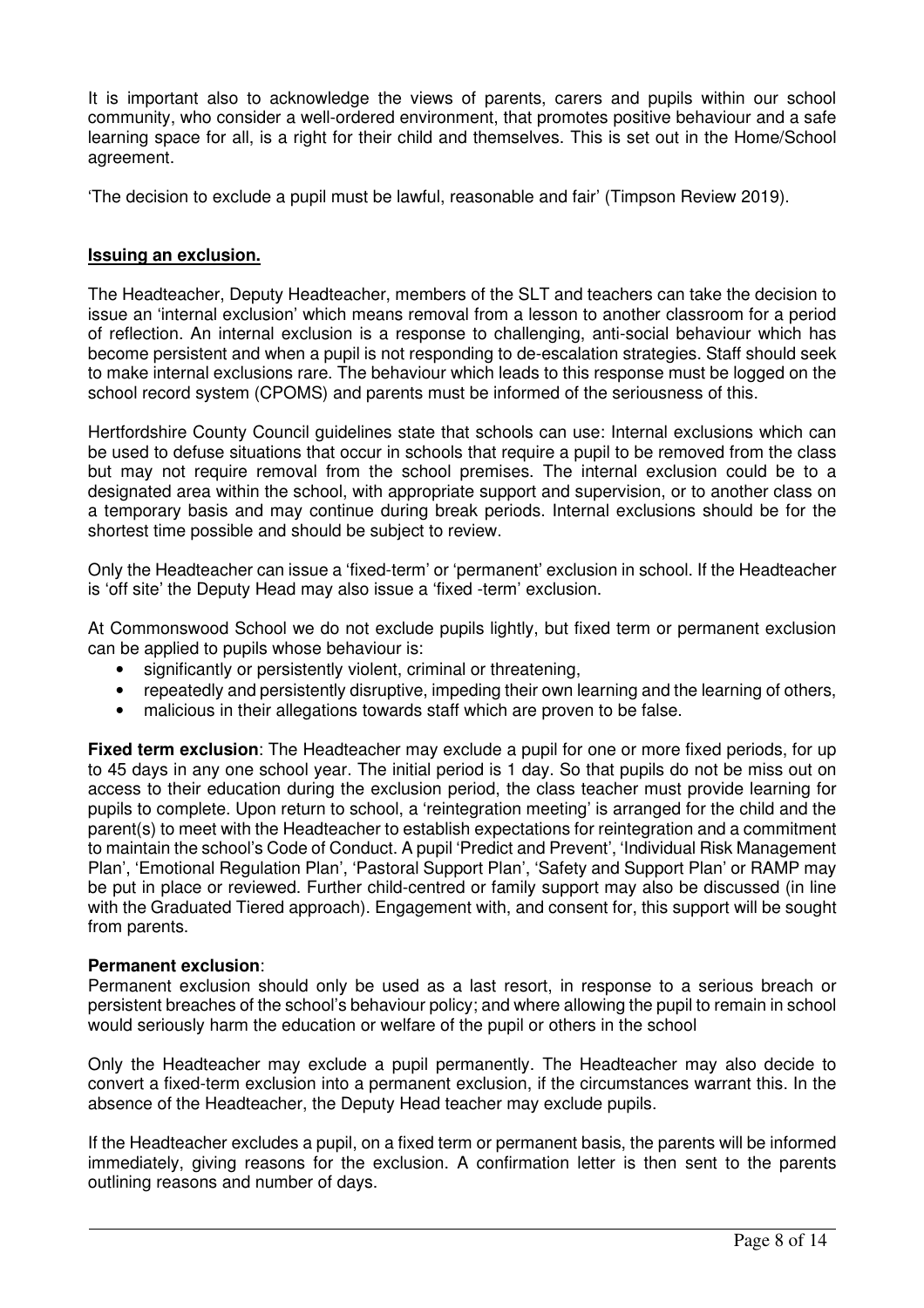At the time of a *permanent exclusion*, the Headteacher makes it clear to the parents that they can, if they wish, appeal against the decision to the governing body. The school informs the parents how to make any such appeal.

The Headteacher informs the LA and the Governing Body about any permanent exclusion, and about any fixed-term exclusions beyond five days in any one term.

The Governing Body itself cannot either exclude a pupil or extend the exclusion period made by the **Headteacher** 

The Governing Body has a discipline committee. This committee considers any exclusion appeals on behalf of the governors.

When an appeals panel meets to consider a permanent exclusion, they consider the circumstances in which the pupil was excluded, consider any representation by parents and the LA, and consider whether the pupil should be reinstated.

If the governors' appeals panel decides that a pupil should be reinstated following a permanent exclusion, the Headteacher must comply with the ruling.

Please see the Department for Education 'Exclusion from maintained schools, Academies and pupil referral units in England' guidance. (Hard copy kept on file with this policy.)

A 'fixed term' and/ or 'permanent' exclusion will remain on a child's educational record for the duration of their time in education.

# **Monitoring**

Where a serious incident occurs, attempts should be made to obtain corroboration from other children and where possible adults. Notes are kept of significant incidents and repeated incidents. These are logged on the school behaviour log. Repeated misconduct is reported to Team Leaders who take further action, based on information already received. The Senior Leadership Team monitor the behaviour log.

A rise in incidents involving a child's anti-social behaviour is responded to through 'The Graduated Tiered' response, outlined in the 'Hertfordshire Emotional Wellbeing and Behaviour Strategy'. This demonstrates the provision and services included at each level (tiers 1-5) and the types of interventions locally accessible to support emotional engagement.

#### **Positive Playground Environment**

We have several large playgrounds. Areas are designated for specific activities which are allocated to year groups according to a rota. In this manner, we disperse children and create adequate play space thus minimising conflicting pressure on the use of space.

- Staff will engage and lead children in play activities.
- Staff are aware of strategies used for individuals with Risk Management Plans, Pastoral Support Plans, Safety and Support Plans and RAMPs.
- Staff engage children in sociable conversation and avoid becoming engaged with other adults in the supervision of children.
- Staff minimise lining up times to enter the dining hall/school.
- Staff ensure that children keep to the designated play spaces.
- Staff position themselves to ensure that they can monitor the playground effectively.
- Staff collect pupils at the end of break times and lead them calmly to their classrooms.
- Disputes are dealt with calmly and promptly.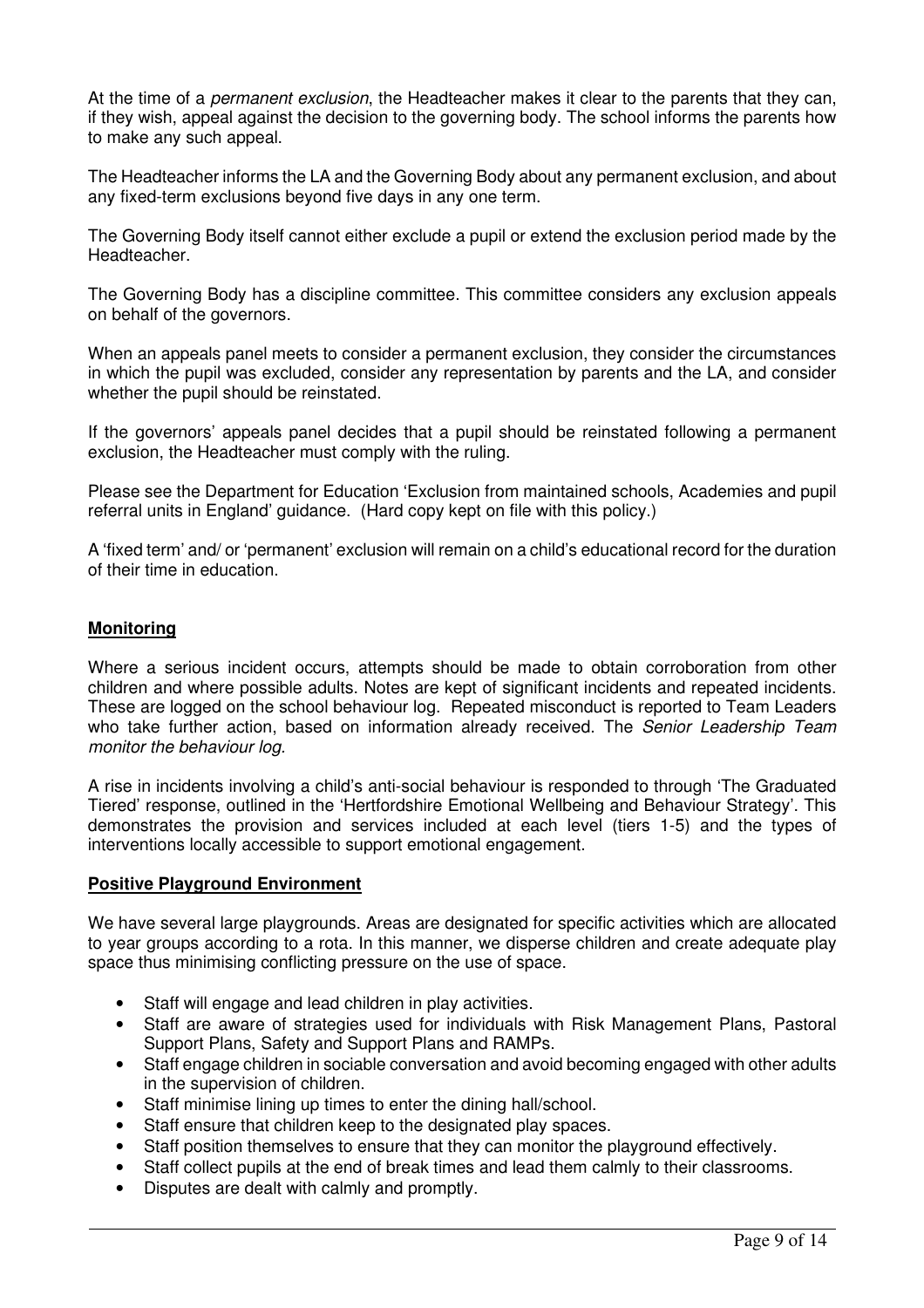• Serious incidents are passed to Key Stage Leaders, SENCo, Assistant Headteacher, Deputy or the Headteacher promptly.

# Discrimination, Racial abuse and / or gender abuse

In the event of an incident regarded as discrimination, racial abuse or gender abuse, the following consequences may be used:

- incident recorded on behaviour system
- racial incidents must be recorded on a 'Incident of Racism' form located in the admin folder on the school server – and passed onto the Headteacher or Deputy Headteacher
- homophobic incidents must be recorded on a 'Homophobic Incident' form located in the admin folder on the school server – and passed onto the Headteacher or Deputy Headteacher.
- Parents/Carers of the victim and perpetrator are informed about the incident
- an educational / protective consequence will be put in place
- a therapeutic intervention may be offered to the victim and the perpetrator
- 'fixed term' exclusion/ 'permanent' exclusion

For any incident which includes racism, the County Guidelines for dealing with Racial Harassment is referred to. The County Guidelines and Commonswood Primary & Nursery School accept The McPherson Report's definition of racial harassment, which is… 'any incident which is perceived to be racist by the victim or any other person'.

All oppressive incidents are reported to the Governing Body and could, where necessary, be reported to the police.

# **Bullying**

'Bullying' is defined as deliberately hurtful behaviour, repeated over a period of time, where it is difficult for those being bullied to defend themselves. It can take many forms, but the four main types are physical (e.g. hitting, kicking, theft), verbal (e.g. name calling, racist remarks), indirect (e.g. spreading rumours, excluding someone from social groups) or cyber bullying (e.g. using communication technology). Bullying is not tolerated at Commonswood Primary and Nursery School and pupils are strongly encouraged to report bullying in school so support can be put in place. There are several well-established systems within school which allow children the opportunity to report such behaviours.

Within the curriculum the school raises the awareness of the nature of bullying through inclusion in PSHME, circle time, assemblies and subject areas, as appropriate, in an attempt to eradicate such behaviour. Staff and other children model appropriate behaviour in particular 'dispute resolution' and peer mentoring / mediating.

In the event of an incident regarded as bullying the following consequences may be used:

- incidents recorded on behaviour log and passed onto the Headteacher
- Parents/ Carers of the victim and the perpetrator are informed about the incident
- an educational / protective consequence will be put in place
- a therapeutic intervention may be offered to the victim and the perpetrator
- 'fixed term' exclusion/ 'permanent' exclusion

# **Parents/Carers**

Parents/Carers are encouraged to report suspected bullying promptly to school staff – class teachers, Key Stage leaders, the Assistant Headteacher, Deputy Headteacher or the Headteacher.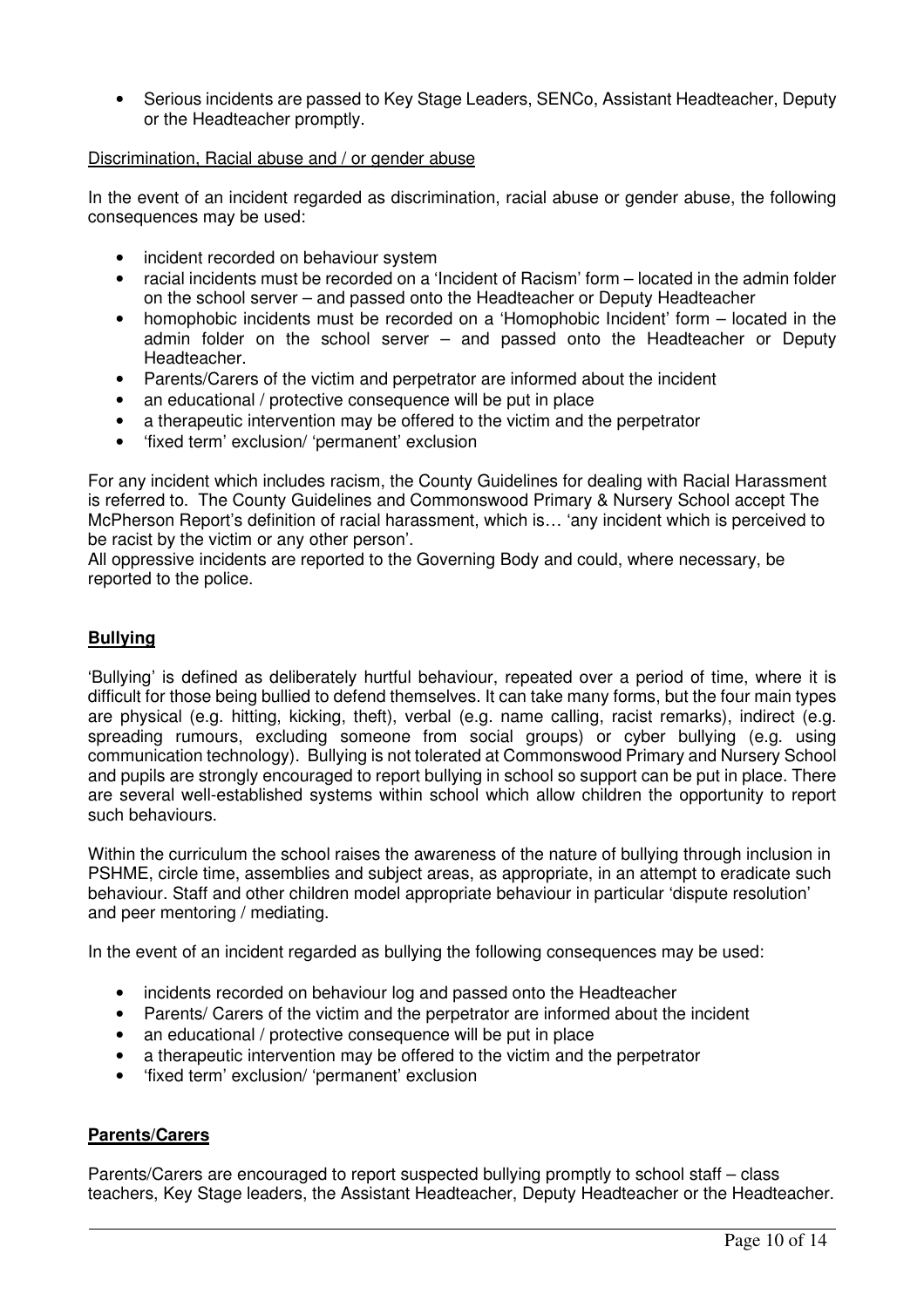Where bullying is suspected or established, Parents/Carers of victims and perpetrators will be advised of the investigation taking place.

All Parents/Carers are expected to sign their acceptance of the Home/School Agreement on enrolling their child at Commonswood Primary and Nursery School and on an annual basis, which contains a commitment to supporting the school and eradicating bullying through partnership with home and school.

# **Damages**

Deliberate damage to school property and vandalism are **unacceptable,** parents need to be aware that vandalism has a detrimental impact on the learning environment and increases costs. For example: money spent on replacing or repairing a damaged door has to be taken from budgets allocated to educational resources and visits, therefore reducing the quality of education that could be offered. This is obviously unfair to those pupils who respect their school and as a result, an invoice for the costs of repair maybe passed on to the parents of those pupils responsible.

#### **Statutory Duty of Schools**

The Headteacher has acted to comply with his/her legal duty under the School Standards and Framework Act 1998 and procedures have been drawn up to prevent bullying among pupils and brought these procedures to the attention of staff, parents/carers and pupils.

# **The Role of Governors**

The Governing Body has the responsibility of setting down the general guidelines on standards of discipline and behaviour, and of reviewing their effectiveness See Appendix 1.The Governors support the Headteacher in carrying out the guidelines.

# **Appendices:**

Governing Body written statement of Behaviour Principles Reflect, restore, repair think sheet Roots and Fruits tree

#### **Document Links:**

Governors' Statement of Behaviour Aims & Values Home School Agreement PSHME Policy and Scheme of Work eSafety & Data Security Policy Restrictive Physical Intervention Policy Equality Scheme SEN/D Policy SEN/D Information report Mental health and behaviour in schools DFE March 2016 Sexual violence and sexual harassment between children in schools and colleges December 2017 Timpson Review 2019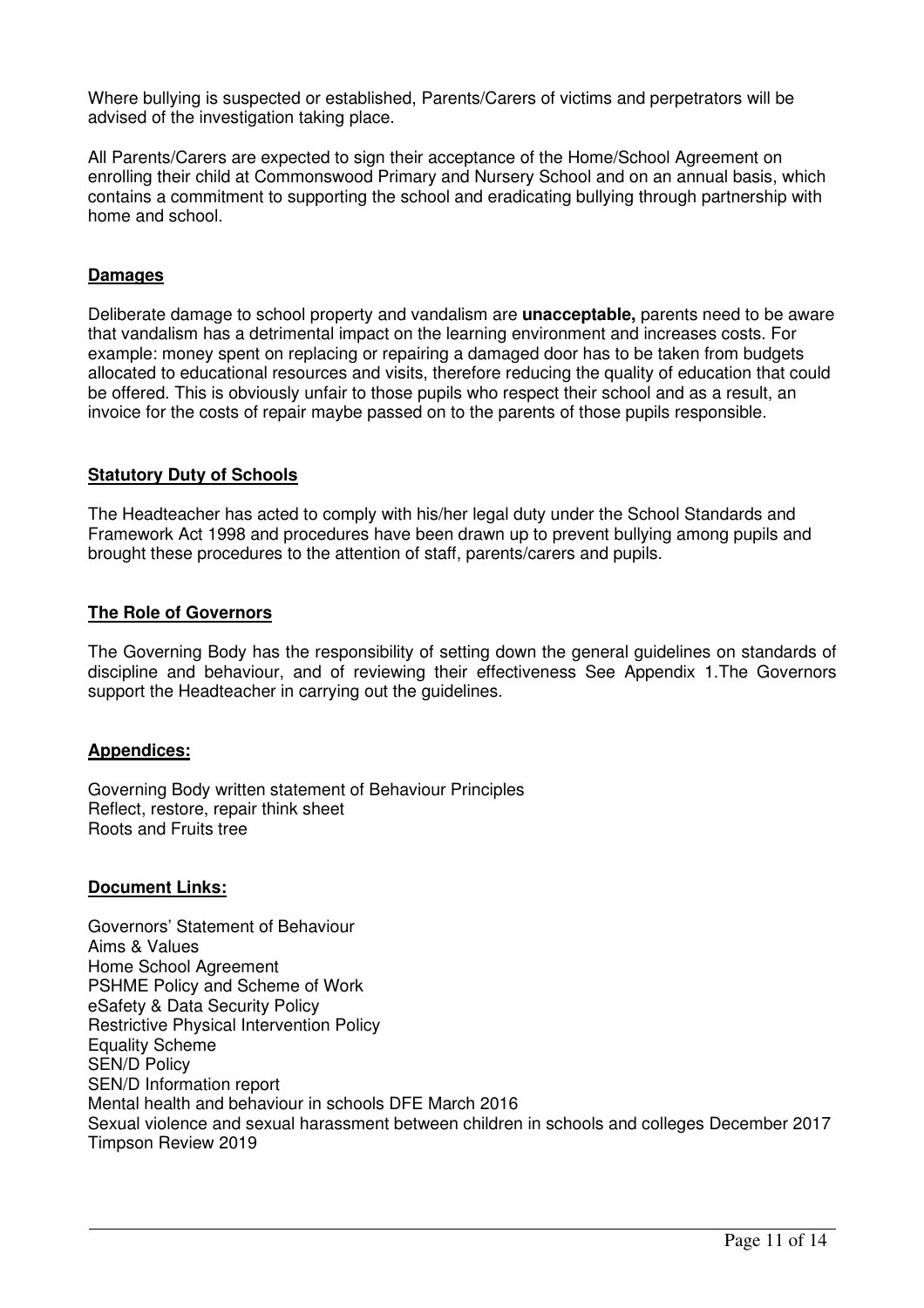# **Appendix 1:**

# Commonswood Primary & Nursery School

# **Governing Body Written Statement of our Behaviour Principles**

Commonswood Primary and Nursery School is a community in which good behaviour is nurtured in order to create a whole school environment conducive to maximising an individual's learning potential and achievement.

It is the responsibility of all staff to ensure that all pupils of the school maintain excellent behaviour at all times. Pupils play a key role in the promotion of acceptable behaviour. Parental support is essential in promoting positive pupil behaviour.

We aim for a high standard of behaviour which reflects care and concern for others, for materials, equipment, premises and for the environment both in school and on school activities elsewhere. We aim to help children to understand the need for this high standard of behaviour and this will be reflected in their behaviour outside school and in later life.

Our Code of Conduct has been developed with our pupils and all of the staff, and set out as our Golden Rules:

#### • We are kind & gentle

- We are helpful and respect everybody
- We listen and take notice of others
- We are honest and fair
- We work hard and enjoy learning
- We look after our school and grounds
- We take care of and believe in ourselves
- We solve disagreements calmly
- We walk around the school building and play safely outside
- We ask adults or a friend for help if we need it
- We are polite and well-mannered to everybody

Pupils who experience behavioural difficulties are monitored on an individual basis and supported in improving their behaviour. This can, at times include giving suitable consequences. The emphasis however, is always on promoting and rewarding positive behaviour.

#### **Aims of our Statement on Behaviour**

- To be a school that does not tolerate persecution or bullying of others on any grounds, including ability, additional educational need or disability, age, culture, faith, gender, ethnicity or sexual orientation.
- Every effort will be made by staff in collaboration with parents and may possibly involve outside agencies (for example, Educational Psychologist, Counsellor or Family Support Worker) to resolve the anti social behaviour and where necessary to impose sanctions on the perpetrator. Monitoring and evaluation of the situation will continue until staff are satisfied that the anti social behaviour has ceased.
- To ensure that praise, encouragement and rewards are used effectively to promote achievement and to secure good teacher-pupil relationships.
- To develop self-discipline, self-control and a sense of responsibility for the school and its environment.
- To encourage members of the school to demonstrate respect and courtesy to one another and to visitors to the school and our community neighbours.
- To provide a clear and precise framework which all staff, parents and pupils view as being fundamental to enhance learning and achievement.
- To promote ground rules of behaviour through the school's Code of Conduct.
- To ensure that the school's Code of Conduct is complied with at all times.
- To ensure that pupils understand the consequences of disruption to learning and breach of the Code of Conduct and that these are applied in a fair and consistent manner.
- To provide support for pupils who deliberately and persistently ignore or breach the Code of Conduct or disrupt learning.
- To provide appropriate support for staff and parents in managing behaviour effectively.
- To ensure effective management of teaching and learning with well-organised classes, and lessons that are stimulating, appropriate and matched to needs.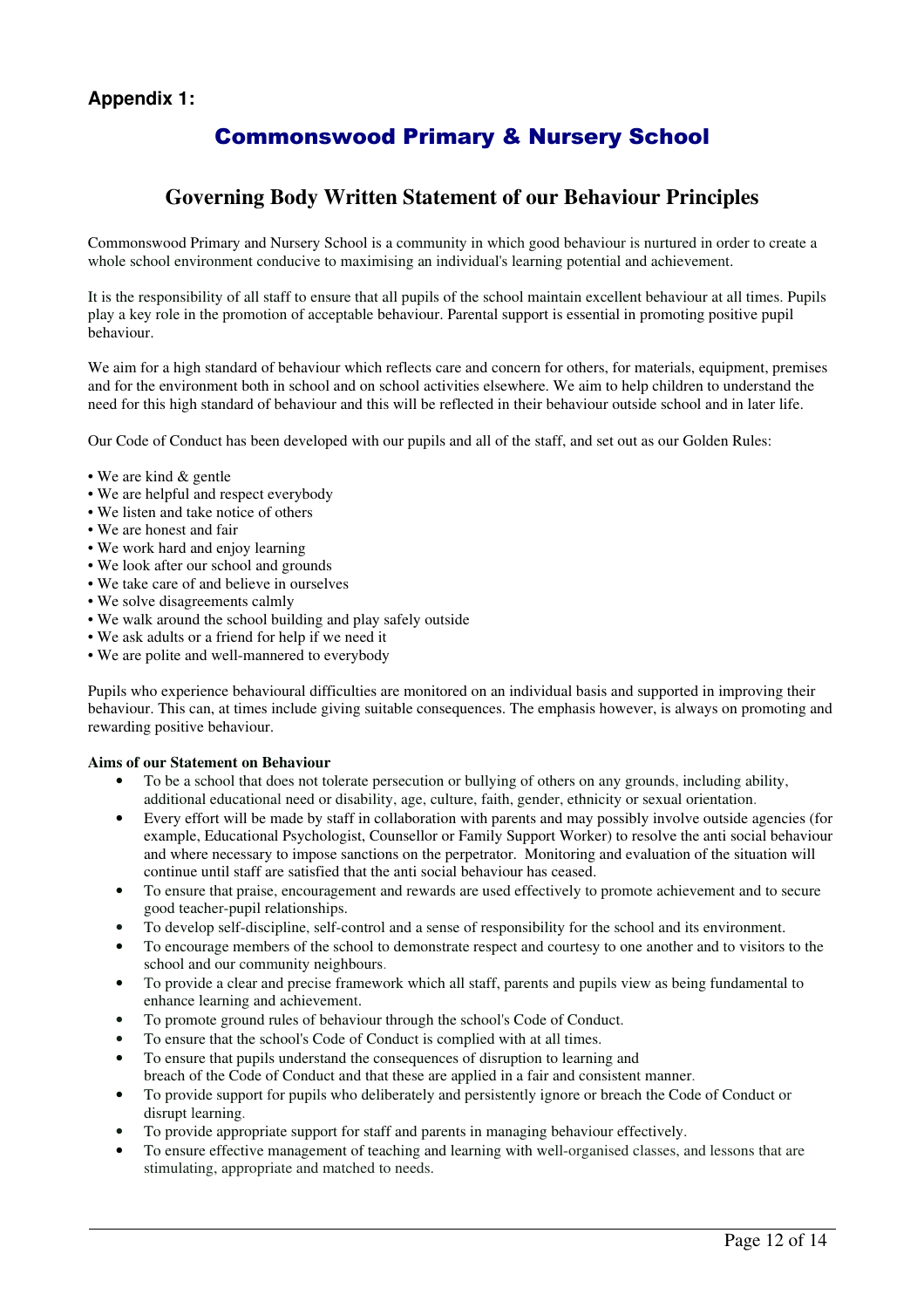# **Appendix 2: Reflect, Repair and Restore**

| Reflect, Repair and Restore Sheet:       |                                                                                |
|------------------------------------------|--------------------------------------------------------------------------------|
| Name: _______________                    |                                                                                |
| Write or draw your answers               |                                                                                |
| Reflect: What happened? (tell the story) |                                                                                |
|                                          |                                                                                |
|                                          |                                                                                |
|                                          |                                                                                |
|                                          |                                                                                |
|                                          |                                                                                |
|                                          | Reflect: What were people thinking and feeling at the time?                    |
|                                          |                                                                                |
|                                          |                                                                                |
|                                          |                                                                                |
|                                          |                                                                                |
| Reflect: Who has been affected and how?  |                                                                                |
|                                          |                                                                                |
|                                          |                                                                                |
|                                          |                                                                                |
|                                          |                                                                                |
| How can we repair the relationships?     |                                                                                |
|                                          |                                                                                |
|                                          |                                                                                |
|                                          |                                                                                |
| differently next time?                   | Restore with an adult: Summarise what we have learnt so we are able to respond |
| Signed:                                  | (signatures of all involved completing the final section)                      |